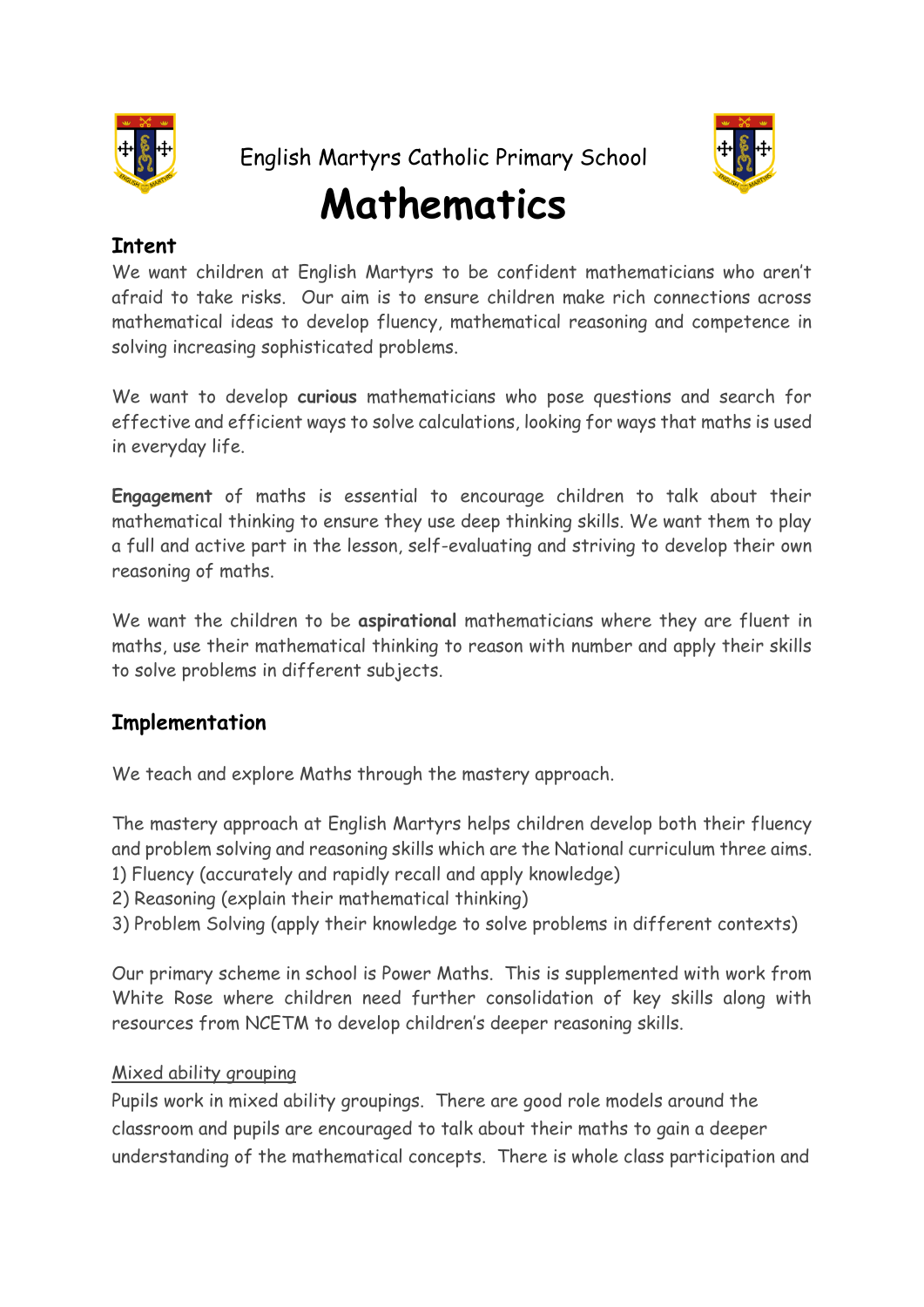the class are taught together. The pace of a lesson happens quickly where children learn and apply a new skill in different context. They are able to apply new knowledge in a variety of ways which deepens their understanding. There is independent practice time where pupils can apply their new knowledge in multiple ways.

### Talk for maths

Children are able to discuss their maths within the lesson with each other and the teacher. Lessons are structured so children can work independently, alongside peers and in pairs or in small groups. This enables pupils to recognise relationships and make connections in mathematics. Pupils are encouraged to talk about maths in full sentences using mathematical terminology and explanations.

#### Practical resources

Pupils are shown and encouraged to use practical resources "manipulatives". Accessing maths using practical resources deepens the child's understanding of maths.

#### Immediate and verbal feedback

Using "Live Marking" teachers are able to give immediate and verbal feedback to pupils to discuss misconceptions at the time of teaching. Pupils are able to self-mark and discuss their work with their teacher or a peer which enables them to solve their own misunderstandings and errors.

#### Additional support

Giving children who need it, additional support, to help them catch up with their peers.

#### Growth mindset in maths

We encourage our children to have a growth mindset in maths - to not say "I can't do this," but "I can't do this yet."

Pupils with a growth mindset:-

- Believe that talents can be developed and great abilities can be built over time
- View mistakes as an opportunity to develop
- Are resilient
- Believe that effort creates success
- Think about how they learn